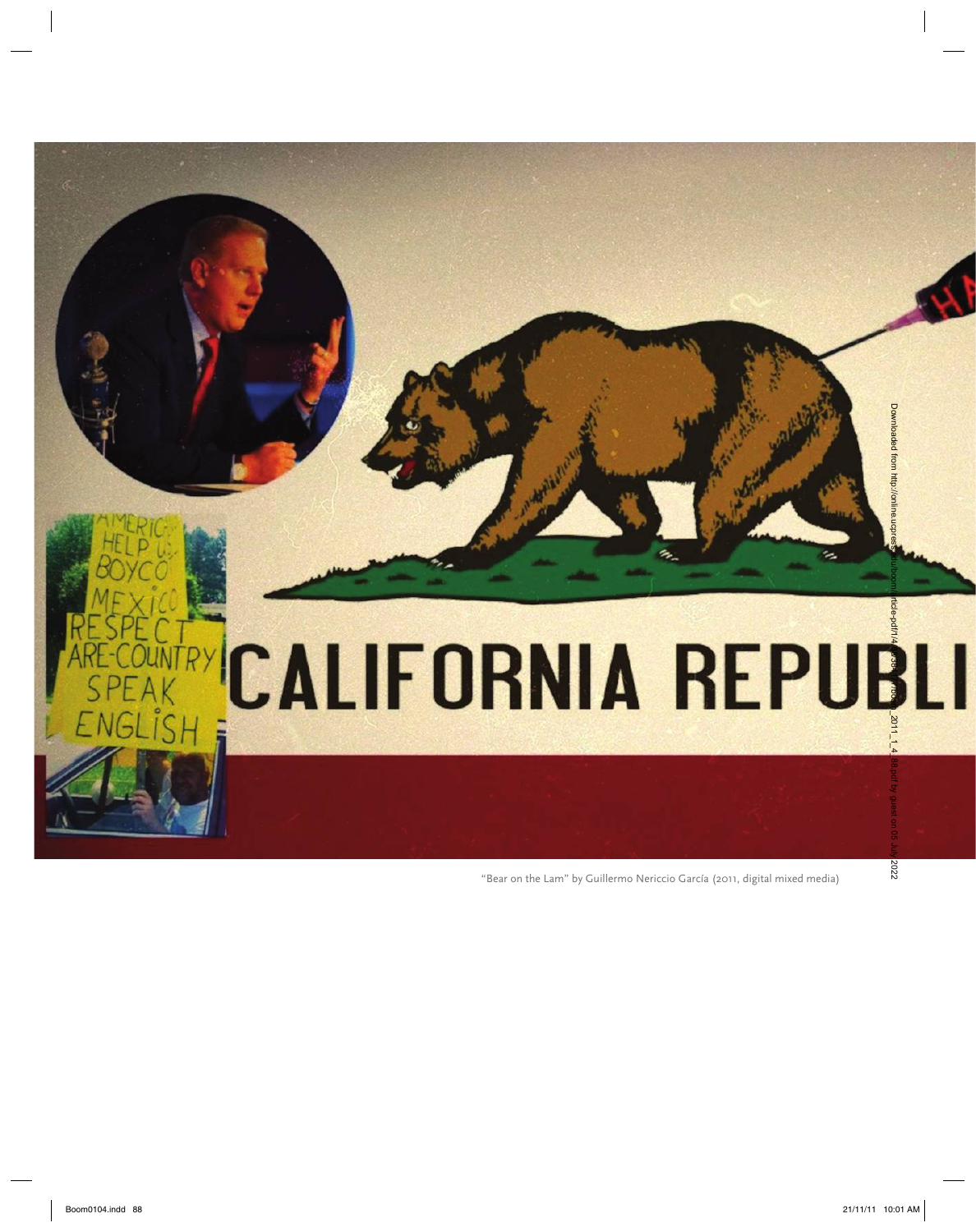



## *alexander i. olson*

with art by Guillermo Nericcio García

## *El Grito* **and the Tea Party**

Recalling diversity

Eless than a month after California's hotly contested midterm election in November 2010, the *Sacramento Bee* reported that local Tea Party activists had begun gathering signatures for a ballot measure modeled after Arizon ber 2010, the *Sacramento Bee* reported that local Tea Party activists had begun gathering signatures for a ballot measure modeled after Arizona's notorious SB 1070—the law requiring state and local law enforcement officers to check the immigration status of suspected "illegals." It is no surprise that the craze for border enforcement has again swept California. Although the Pew Research Center has found that the flow of undocumented workers into the United States has actually decreased in recent years, and despite the estimated \$253 million in lost economic output that Arizona has endured since the passage of SB 1070, polling has suggested that a majority of California voters support the Arizona measure.<sup>1</sup> As Michael Erickson, the Tea Party activist behind the California measure, explained in the *Bee*, "it's going to be we the people who are going to make it happen."<sup>2</sup>

Whatever the fate of Erickson's signature drive, his populist rhetoric mirrors that of the national Tea Party, with its emphasis on "taking back" the country and "restoring" American democracy. Despite imagery that would suggest a preoccupation with contesting the meaning of the American Revolution (witness the Minutemen at the United States-Mexico border and the revival of the Gadsden flag), the Tea Party has proven itself to be a potent force in contemporary US politics, drawing together diverse conservative ideologies.3 The movement's fusion of past and present can be seen in the writings of former Fox News personality Glenn Beck, whose revision of Thomas Paine's *Common Sense* spent four months atop the *New York Times* nonfiction bestseller list in 2009.4 Readers can enroll in "Beck University" to take lessons in topics that include "Divine Providence vs. Manifest Destiny" and "Presidents You Need to Hate."5 Such lessons portray the United States' claim to Alta California—a northern territory of Mexico ceded to the United States in 1848 by the Treaty of Guadalupe Hidalgo, which ended the Mexican-American War—as justified by divine sanction. Particularly in the US Southwest, the Tea Party's emphasis on border enforcement is as much about defending an embattled white American heritage as more widely cited Boom 2021. The matrix of the state of the state of the state of the state of the state of the state of the state of the state of the state of the state of the state of the state of the state of the state of the state of t

*Boom: The Journal of California,* Vol. 1, Numbers 4, pps 88–92. ISSN 2153-8018, electronic ISSN 2153-764X. © 2011 by the Regents of the University of California. All rights reserved. Please direct all requests for permission to photocopy or reproduce article content through the University of California Press's Rights and Permissions website, http://www.ucpressjournals.com/reprintInfo.asp. DOI: boom.2011.1.4.88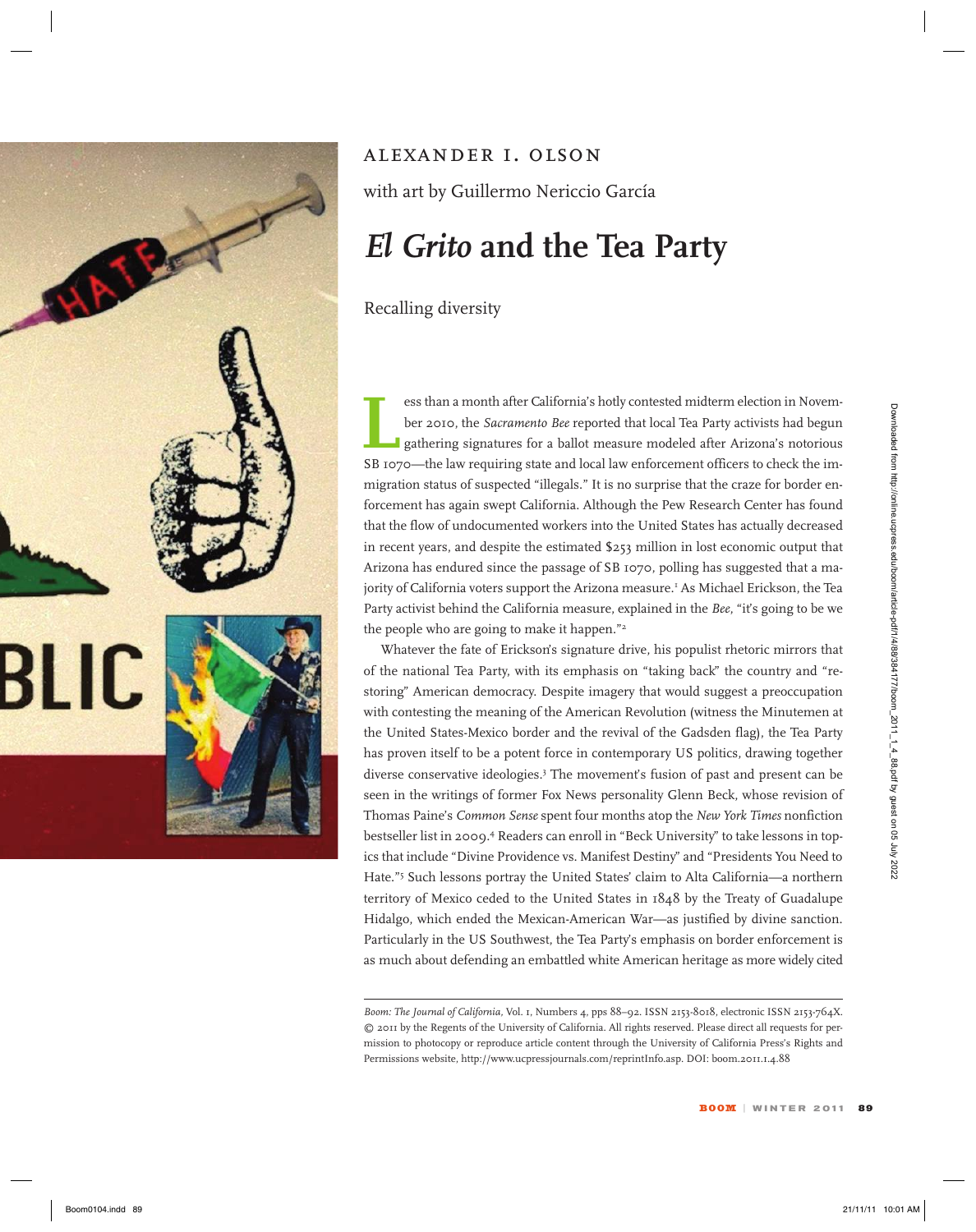reasons such as preventing unemployment and terrorism.<sup>6</sup> In the dystopian vision of Beck and his compatriots, Mexican immigrants and their "anchor babies" will shove aside the rituals of the Fourth of July in favor of *el Grito*—the cry of September 16th, or Mexican Independence Day.7

As California voters contemplate the wisdom of racial profiling and mass deportation, it is worth looking back to another aspect of California's heritage: the multicultural towns of Owens Valley in the late nineteenth century. These isolated communities in the eastern Sierra Nevada were remnants of the complicated demographics of the Gold Rush and, indeed, the forty-niners were late arrivals in a region with a long history of migration—Native American, Spanish, Mexican, and Russian.

Some of the first Anglo visitors to Alta California were convicts dumped on the beach in Carmel in 1796. According to Doyce Nunis, Jr., they proved to be "hard-working and docile" laborers under the Spanish colonial regime before being sent to Spain the following year. After Mexican independence in 1821, the naturalization process was made "fast and easy" for migrants from the United States and around the world, many of whom intermarried with locals. An exciting body of literature in recent years—including Louise Pubols's masterful study of the de la Guerra family of Santa Barbara, *The Father of All* (2009)—has deepened our understanding of the complex social and economic world of the Californios $8$ 

All this was threatened when Mexico lost Alta California to the United States in 1848. Although wealthier Californios remained active and savvy players in the new political system, the American Invasion ushered in an era of state-sponsored racial violence, as Anglos sought to drive Mexican, Chilean, and other "foreign" families from mining country through such measures as the Foreign Miners Tax of 1850. By sanctioning white supremacy, such laws eroded the land claims and citizenship rights of racialized "others" who were recast as "illegal aliens" in the twentieth century.<sup>9</sup> Nevertheless, Anglo dominance was "difficult to enforce, and groups of people united by shared interests could create for themselves spheres of autonomy and strategies for interdependence."10 The Owens Valley became such a sphere. For Anglos no less than Mexican, Basque, and Cuban families in the late nineteenth century, the towns of the Owens Valley were motley communities of exiles hoping to make a living in their adopted home. Spacing and the contents of the transition of the different interest. The content of the content of the content of the content of the content of the content of the content of the content of the content of the content of t

By 1903, when Mary Hunter Austin published *The Land of Little Rain*, many of these towns were dwindling, if not vanished, and Los Angeles had already begun to eye the Owens Valley's water resources.<sup>11</sup> Rather than emphasizing decline, however, Austin painted a portrait of a vibrant, transnational, and deeply Californian culture where borders meant little, languages blended, and the chance to celebrate *el Grito* sparked joy, not fear. Every year on September 16, in her telling, shouts of *¡Viva la Libertad!* and *¡Viva Mexico!*  resounded through the "Little Town of the Grape Vines."12 From the *grito* itself to the hoisting of "the red, white, and green of Old Mexico," the entire town joined in the festivities. At midnight, according to Austin, as the singing and dancing drew to a close, the flag was taken down. But this was not the end of the celebration. As "shepherd fires glow strongly on the glooming hills," the music began "softly and aside," playing "airs of old longing and exile." Next, and suddenly, the music struck "a barbaric swelling tune," and the Star Spangled Banner was raised above the camp. The same people who had shouted the *grito* joined in singing the US national anthem. As Austin put it, "They sing everything, America, the Marseillaise, for the sake of the French shepherds hereabout, the hymn of Cuba, and the Chilean national air to comfort two families of that land."13

To be sure, Austin's vision of harmony passes all too easily over the darker sides of life in the Owens Valley in the late nineteenth century—the misogyny, the poverty, the endemic violence. Austin herself escaped this world for the literary communities of San Francisco and Santa Fe, and her portrait of the "Little Town of the Grape Vines" might be understood as an example of what Renato Rosaldo has called "imperialist nostalgia," an ethnographic stance and mode of cultural production in which "people mourn the passing of what they themselves have transformed."14 Austin never mentions efforts to erode multiculturalism through public health policy and anti-immigration measures such as the Chinese Exclusion Act of 1882.15 Yet unlike other examples

The same people who had shouted the grito joined in singing the US national anthem.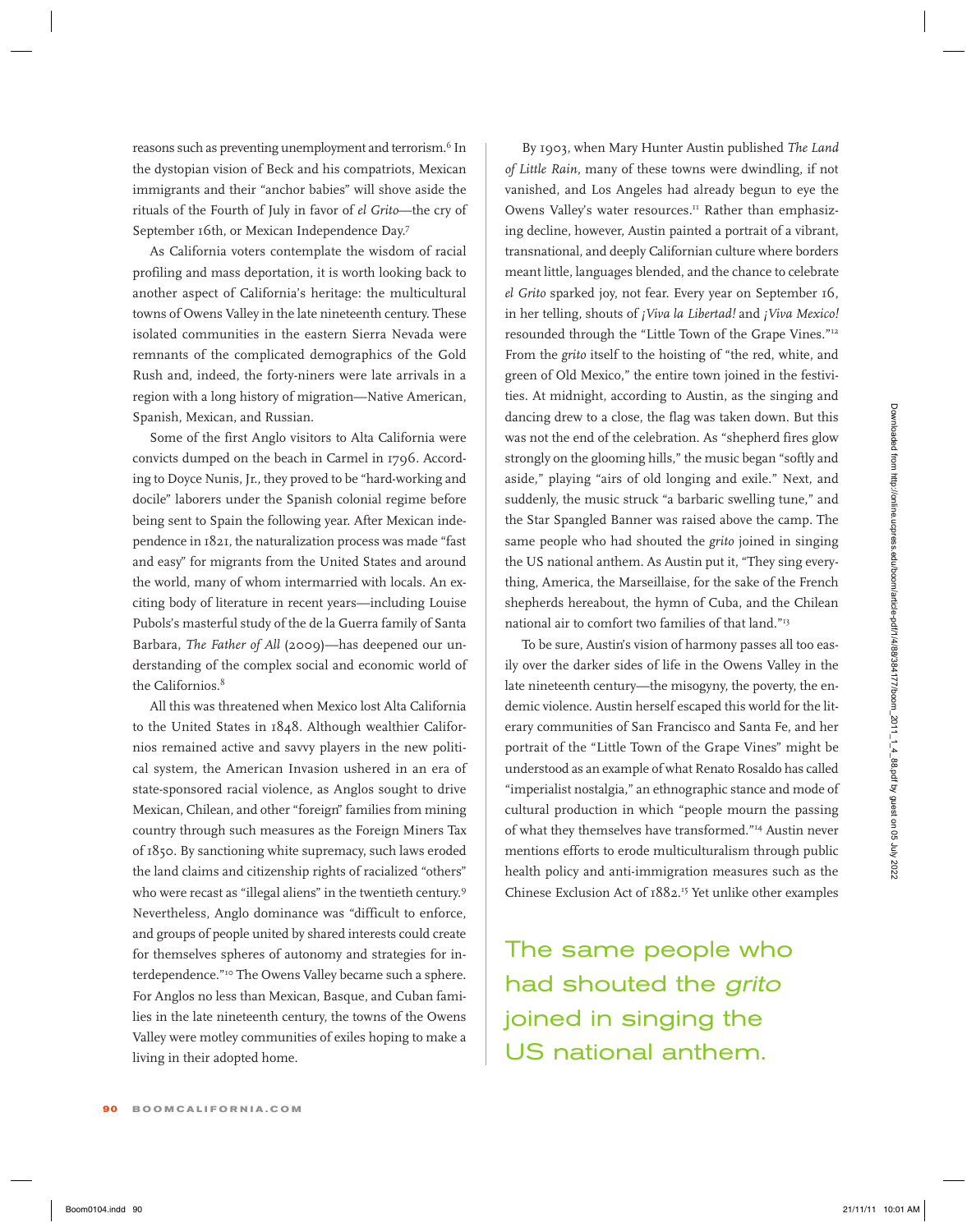of such nostalgia—including the ongoing fascination with the Gold Rush legend of the Mexican bandit Joaquín Murrieta, a figure who turned the tables on white colonial violence in attacks aimed at Anglo invaders—Austin's story does not position the Owens Valley as a culture of the past, but as a vision for the future that inspired her later work on regionalism.16 Romanticized as her version of the *Grito* celebration might be, it offers a powerful corrective to the Tea Party's campaign for harsh new immigration restrictions, reminding Californians of all stripes that our multicultural present has roots in many decades of migration—east, west, north, and south. **B** 

## **Notes**

- Jeffrey Passel and D'Vera Cohn, "U.S. Unauthorized Immigration Flows Are Down Sharply Since Mid-Decade," Pew Hispanic Center Report, 1 September 2010. A *Los Angeles Times*/ USC poll of California voters showed a split of 50%–43% in favor of the Arizona measure. Seema Mehta, "Voters Split on Arizona Law," *Los Angeles Times*, 31 May 2010. A Field Poll in June 2010 found a similar split of 49%–45% in favor of the measure. Shelby Grad, "Arizona Immigration Crackdown Divides California Voters, New Poll Shows," *Los Angeles Times,* 16 July 2010. The lost economic output figure is based on an estimate of conference cancellations. Marshall Fitz and Angela Kelley, "Stop the Conference: The Economic and Fiscal Consequences of Conference Cancellations Due to Arizona's S.B. 1070," Center for American Progress Report, November 2010.
- Susan Ferriss, "Tea Party Activist Launches Arizona-style Immigration Initiative for California," *Sacramento Bee*, 24 November 2010.
- <sup>3</sup> For the Tea Party's role in a longer cultural struggle over the meaning of the American Revolution, see Jill Lepore, *The Whites of Their Eyes: The Tea Party's Revolution and the Battle over American History* (Princeton: Princeton University Press, 2010). The Tea Party's ideological composition is surveyed in "The Tea Party, Religion and Social Issues," Pew Research Center Report, 23 February 2011.
- <sup>4</sup> Glenn Beck, *Glenn Beck's Common Sense: The Case Against an Out-of-Control Government, Inspired by Thomas Paine* (New York: Mercury Radio Arts/Threshold Editions, 1999). For number of weeks on the bestseller list, see *New York Times*, 18 October 2009. [http://www.nytimes.com/2009/10/18/books/bestseller/](http://www.nytimes.com/2009/10/18/books/bestseller/bestpapernonfiction.html) [bestpapernonfiction.html](http://www.nytimes.com/2009/10/18/books/bestseller/bestpapernonfiction.html) [accessed 1 March 2011]. For Beck's connection to the Tea Party, see Sean Wilentz, "Confounding Fathers: The Tea Party's Cold War Roots," *The New Yorker*, 18 October 2010. Wilentz identifies Beck's role in the movement as "both a unifying figure and an intellectual guide."
- <sup>5</sup> Beck University.<http://www.glennbeck.com/becku/about.php> [accessed 1 March 2011].
- <sup>6</sup> On TeaParty.org, a group with offices in California and Texas, the first item in a list of "Non-negotiable core beliefs" is "Illegal Aliens Are Here Illegally." <http://www.teaparty.org/about.php> [accessed 1 March 2011].
- <sup>7</sup> Jorge Rivas, "Fox News: 'Penélope Cruz Is Having an Anchor Baby,'" *Color Lines: News for Action*, 13 December 2010. [http://](http://colorlines.com/archives/2010/12/fox_news_penelope_cruz_is_having_an_anchor_baby.html) [colorlines.com/archives/2010/12/fox\\_news\\_penelope\\_cruz\\_](http://colorlines.com/archives/2010/12/fox_news_penelope_cruz_is_having_an_anchor_baby.html) [is\\_having\\_an\\_anchor\\_baby.html](http://colorlines.com/archives/2010/12/fox_news_penelope_cruz_is_having_an_anchor_baby.html) [accessed 1 March 2011]. See also "Beck Embraces 'Anchor Babies' Slur," *Media Matters*, 6 May 2010. <http://mediamatters.org/mmtv/201005060042> [accessed 1 March 2011]. Michael Erickson, sponsor of the SB 1070-style measure in California, has styled himself as a voice of reason by opposing state legislative attacks on "anchor babies"—even while arguing for judicial solutions and warning against the "ravages of crime and welfare dependency" supposedly encouraged by birthright citizenship. See Michael Erickson, "Birthright Citizenship: The Latest Gimmick of Immigration Enforcement Advocates," 7 February 2011 (quotation by Erickson is located in comments section). [http://www.rnia](http://www.rniamerica.org/node/589213)[merica.org/node/589213](http://www.rniamerica.org/node/589213) [accessed 1 March 2011].
- <sup>8</sup> Doyce B. Nunis, Jr., "Alta California's Trojan Horse: Foreign Immigration," in Ramón A. Gutiérrez and Richard J. Orsi, eds., *Contested Eden: California Before the Gold Rush* (Berkeley: University of California Press, 1998), 302–305. For intermarriage of Anglos and Californios before the Gold Rush, see Louise Pubols, "Open Ports and Intermarriage," in *The Father of All: The de la Guerra Family, Power, and Patriarchy in Mexican California* (Berkeley: University of California Press and Huntington Library, 2009), 105–148, and María Raquél Casas, *Married to a Daughter of the Land: Spanish-Mexican Women and Interethnic Marriage in California, 1820–1880* (Reno: University of Nevada Press, 2007). For conflict with Native Americans, see Michael González, *This Small City Will Be a Mexican Paradise: Exploring the Origins of Mexican Culture in Los Angeles, 1821–1846* (Albuquerque: University of New Mexico Press, 2005). Notes<br>
Notes from the state and by vertical and the state of the state of the state of the state of the state of the state of the state of the state of the state of the state of the state of the state of the state of the
	- <sup>9</sup> Mae Ngai, *Impossible Subjects: Illegal Aliens and the Making of Modern America* (Princeton: Princeton University Press, 2005).
	- Susan Lee Johnson, *Roaring Camp: The Social World of the California Gold Rush* (New York: W.W. Norton, 2000), 51. For racial conflict in the Santa Clara Valley, see Stephen Pitti, *The Devil in Silicon Valley: Northern California, Race, and Mexican Americans* (Princeton: Princeton University Press, 2003).
	- Construction on the Los Angeles Aqueduct—which devastated the remaining farms in the Owens Valley by diverting their water—began in 1908, and led to decades of conflict. See William Kahrl, *Water and Power: The Conflict over Los Angeles' Water Supply in the Owens Valley* (Berkeley: University of California Press, 1982), and John Walton, *Western Times and*